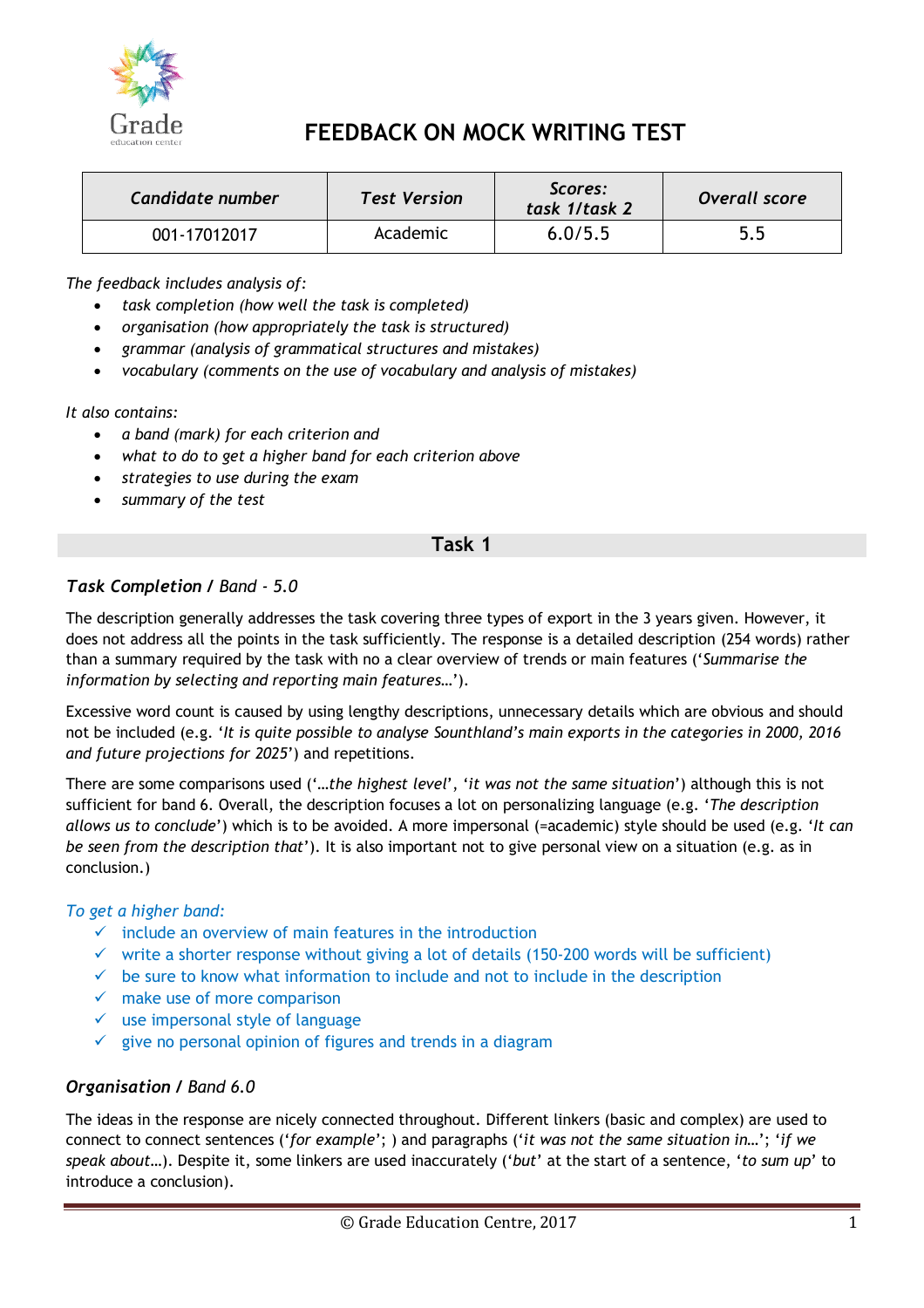The response is written in paragraphs which are marked clearly, but 7 paragraphs are too many for such a description. Some of them are rather short (1 sentence). It's important to use not more than 2-3 paragraphs in the main part, and to achieve it, combine shorter paragraphs into one.

#### *To get a higher band:*

- $\checkmark$  use a wider variety of complex linkers (e.g. however, moreover, to conclude)
- $\checkmark$  be sure to know how to use linkers correctly, especially for academic writing
- $\checkmark$  use paragraphs appropriately (e.g. combine shorter paragraphs into one where possible and avoid using a lot of them)

#### *Grammar / Band 6.0*

The response contains simple but extended sentences (e.g. '*The tendency of main exports in meat products is obviously decreased*', '*Nowadays, it's approximately at the level of £9 billion per year*') and more complex sentence structures as well ('*The description allows us to conclude that the highest level of international tourism … could be in 2025*)'. However, the majority of them are simple ones.

There are some grammatical errors that require attention and can be corrected while checking. Among them are verb tenses and word order:

- '*The main exports have greatly risen up in comparance with 2000*' ->*The main exports rose greatly in comparison with 2000*');
- '*The tendency of main exports in meat products is obviously decreased'*.

Other examples of problematic word order which make expressions awkward and cause difficulty for the reader are:

- '*It was not the same situation in such category in 2000* ' -> *The situation was not the same in this category in 2000*;
- '*It is described the way of*….' -> *The way of … is described*.

Sometimes more attention should be paid to possessive case:

'*exports's tendency*' -> *the tendency of exports*.

Good use of punctuation (commas after linkers and in lists)

#### *To get a higher band:*

- $\checkmark$  use complex sentence structures (with subordinate clauses) more
- $\checkmark$  check (reread) your response carefully at the end
- $\checkmark$  pay attention to verb tenses, word order, unclear expressions (caused by direct translation from the native language) and spelling.

# *Vocabulary / Band 6.0*

A good range of vocabulary is used in the description with some less common academic vocabulary and collocations ('*are expected', 'in the development of international tourism', 'future projections', 'the tendency of main exports'*).

However, there are quite a few examples of inaccuracies:

- '*rising down*'
- '*it is firmly given that*'
- '*the level … consists is 6 £ billion*'
- '*the amount figure of 5 £ billion for 2025 is not so perspective*'
- '*influenced on the tendency*'

Spelling and word formationare appropriate, except for a rare case: